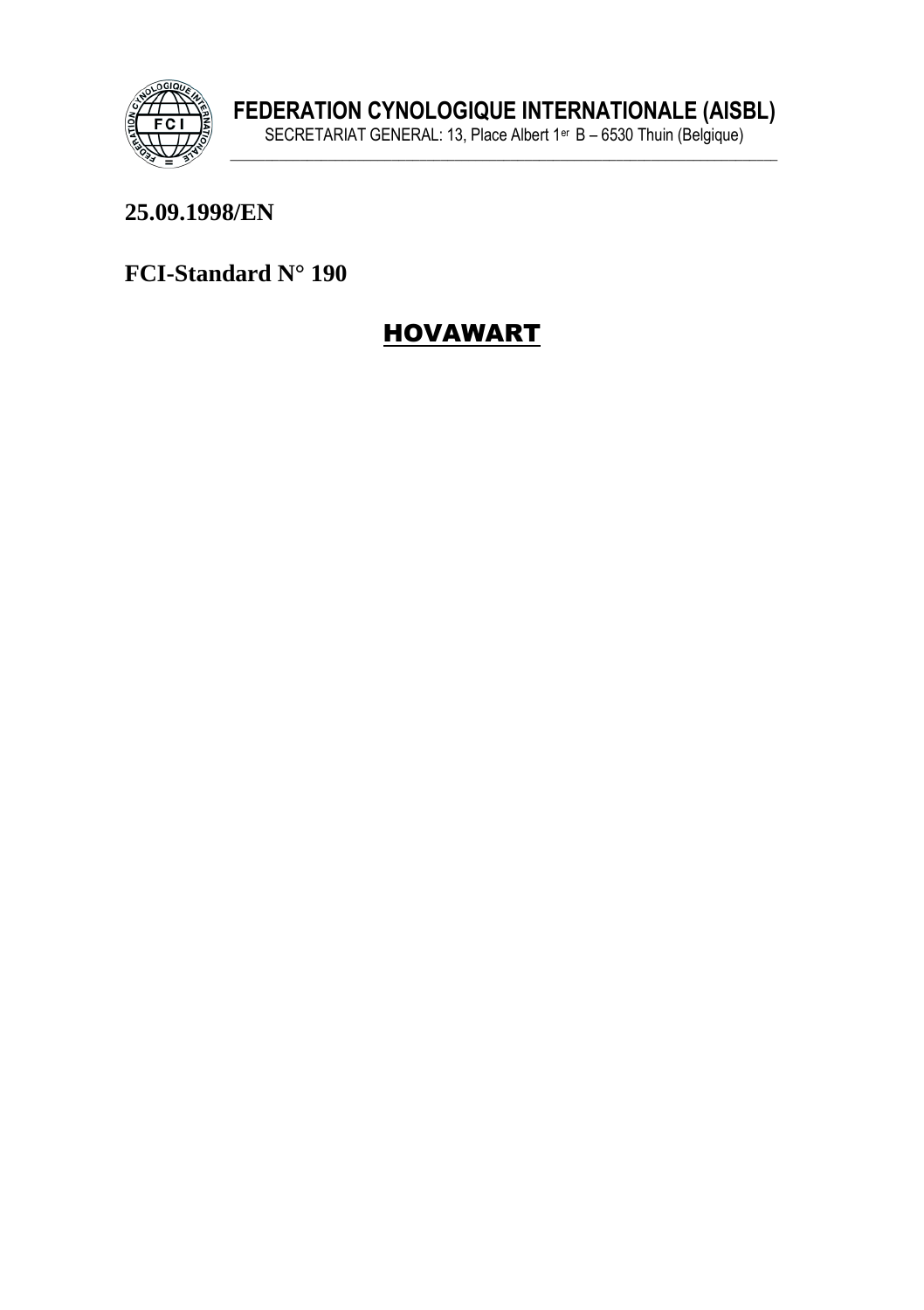**TRANSLATION**: Mrs. R. Binder-Gresly. Official language (DE).

**ORIGIN**: Germany.

#### **DATE OF PUBLICATION OF THE OFFICIAL VALID STANDARD**: 12.01.1998.

**UTILIZATION**: Working Dog.

| FCI-CLASSIFICATION: Group 2 |                     | Pinscher and Schnauzer        |
|-----------------------------|---------------------|-------------------------------|
|                             |                     | Molossoid breeds- Swiss       |
|                             |                     | Mountain and Cattle           |
|                             |                     | Dogs.                         |
|                             |                     | Section 2.2 Molossoid breeds, |
|                             |                     | Mountain type.                |
|                             | With working trial. |                               |

**BRIEF HISTORICAL SUMMARY**: The Hovawart is a very old German working dog breed. The name's origin stems from Middle High German (an old form of German); Hova = Hof  $(=$  yard, farm) and wart = Wächter (= watchman). Since 1922 the breeding of this breed, by using dogs similar in type still found on farms, has been restored. Apart from this, in the early years of breeding, crosses with German Shepherd Dogs, Newfoundlands, Leonbergers and other breeds were admitted. Due to the strict measurements taken in selecting the breeding stock, the original working type was attained again.

In the country of origin very great importance is attached to the health of the Hovawart. Especially the presence of hip dysplasia has been reduced to a small percentage by selecting, for decades, breeding stock free from dysplasia. It is to be *expected* that all other Hovawart breed clubs will aim for this exemplary goal.

**GENERAL APPEARANCE**: The Hovawart is a powerful, medium size, slightly elongated, long-haired working dog. Difference between sexes is clearly recognizable, especially in shape of head and build of body.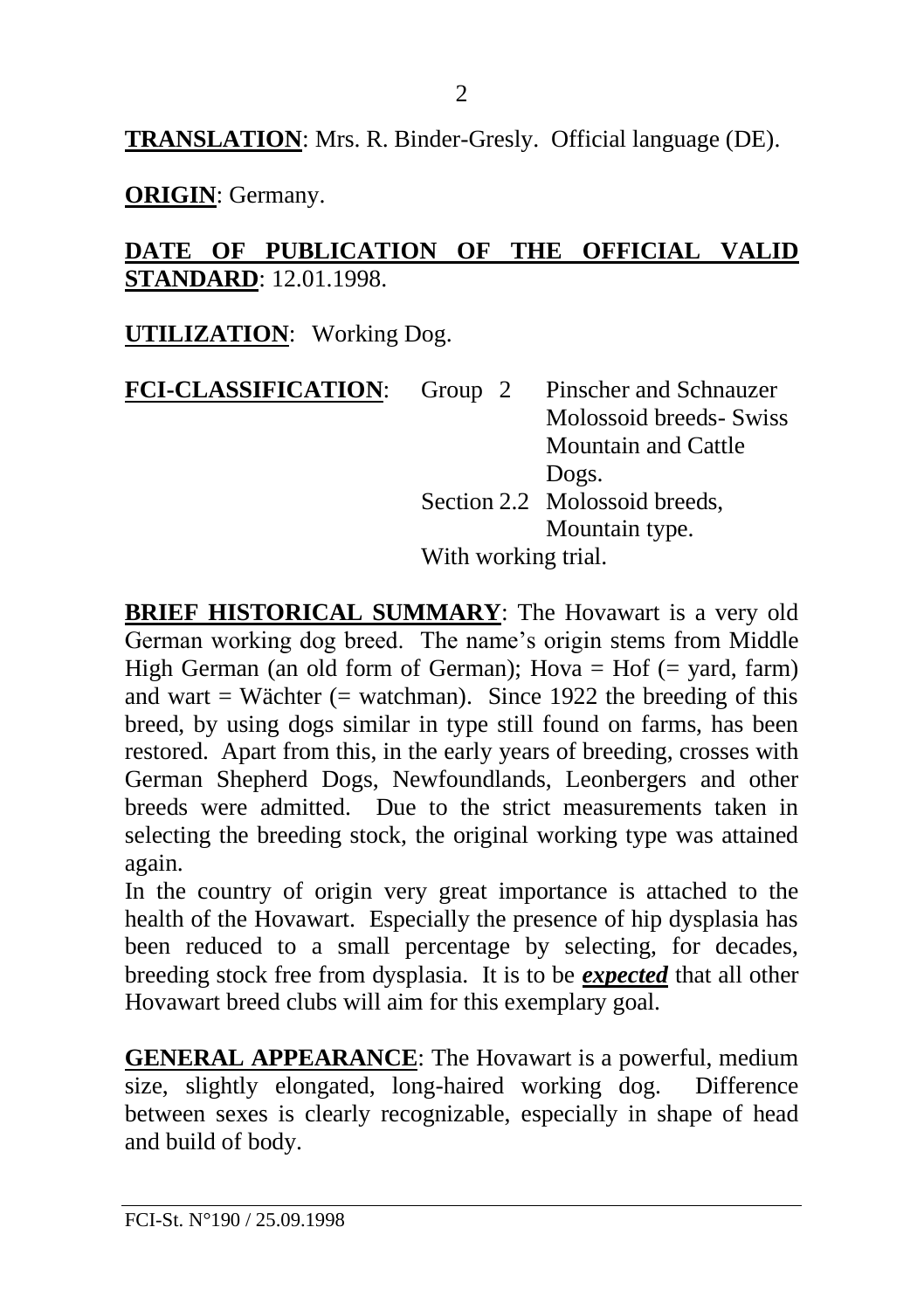**IMPORTANT PROPORTIONS**: Length of body comprises at least 110 to 115 % of height at withers.

**BEHAVIOUR / TEMPERAMENT:** Recognized working dog with versatile usage. Kind and even disposition. Has protective instinct, self-confidence and ability to take stress; of medium temperament; combined with a very good nose. His balanced body proportions and special devotion to his family make him an outstanding companion, watch, guard, tracking and rescue-dog.

**HEAD**: The nasal bridge is straight and parallel to the skull. Muzzle and skull are of about the same length. The skin of the head fits tightly.

CRANIAL REGION:

Skull: The powerful head has a broad, rounded forehead. Stop: Well visible.

#### FACIAL REGION:

Nose: Nostrils well developed. In black/gold *and black* dogs pigmentation is black; in blond dogs it is black; « snow nose » (temporary loss of pigmentation) accepted.

Muzzle: Strong, tapering only slightly when seen from above and in profile.

Lips: Fit tightly.

Jaws/Teeth: Strong complete scissor bite with 42 teeth according to tooth formula. Teeth set square to the jaws. Pincer bite accepted.

**EYES**: Oval, neither protruding nor deep set. Colour: dark to medium brown. Eyelids fit tightly.

**EARS**: The loosely fitting triangular drop ears are set on high and wide apart, thus giving the optical illusion of broadening the skull. They reach in length to the corners of the mouth (labial commissure). Their tip is slightly rounded. When the dog is at ease they are kept hanging flat, when alert they may be carried directed slightly forward. Their front edge lies approximately halfway between eye and occiput.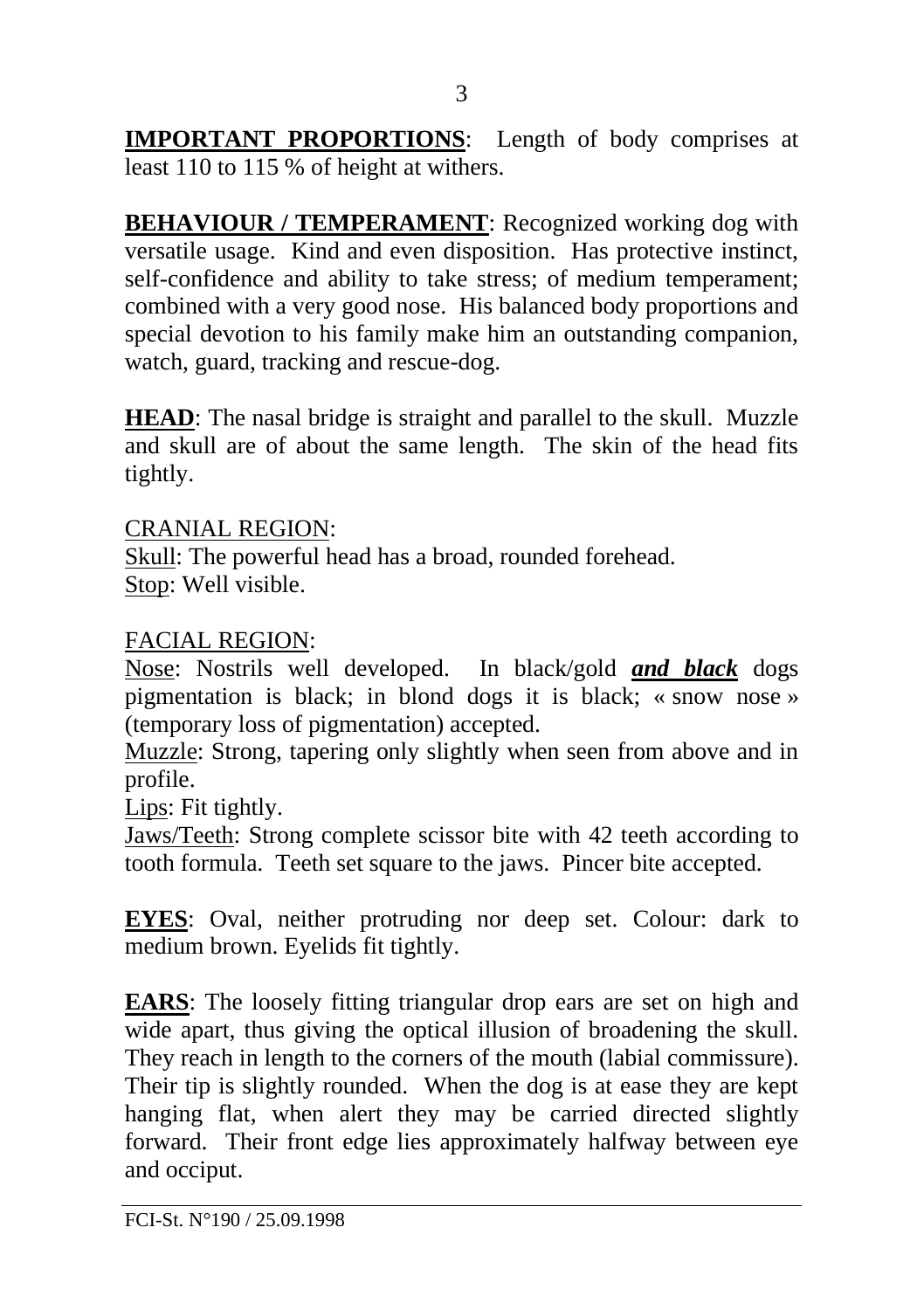**NECK**: Strong, of medium length. Skin tightly fitting.

# **BODY**:

Back: Straight and firm. Loin: Strong, slightly longer than rump. Croup: Medium long and slightly sloping. Chest: Broad, deep, and strong.

**TAIL**: Bushy, reaching to below the hocks, but not to the ground. According to the dog's mood it is carried high and curved over the back or hanging down.

# **LIMBS**

## FOREQUARTERS:

General appearance: Forelegs strong, straight, and vertical, seen from the front and side.

Shoulders: Very well muscled. Shoulder-blade long and well laid back.

Upper arm: Long, closely fitting to body.

Elbows: Fitting well to chest.

Pastern joint: Strong.

Pastern: Moderately sloping.

Forefeet: Roundish, strong and compact. Toes arched and tight. Dewclaws to be removed except in those countries where this is prohibited by law. Nails with black pigmentation in black/gold and black dogs; in blond dogs there may be less pigmentation.

## HINDQUARTERS:

General appearance: Hindlegs strong and vertical when seen from behind. Hindquarters are well angulated.

Upper and lower thigh: Very well muscled.

Hock joint: Strong, well let down.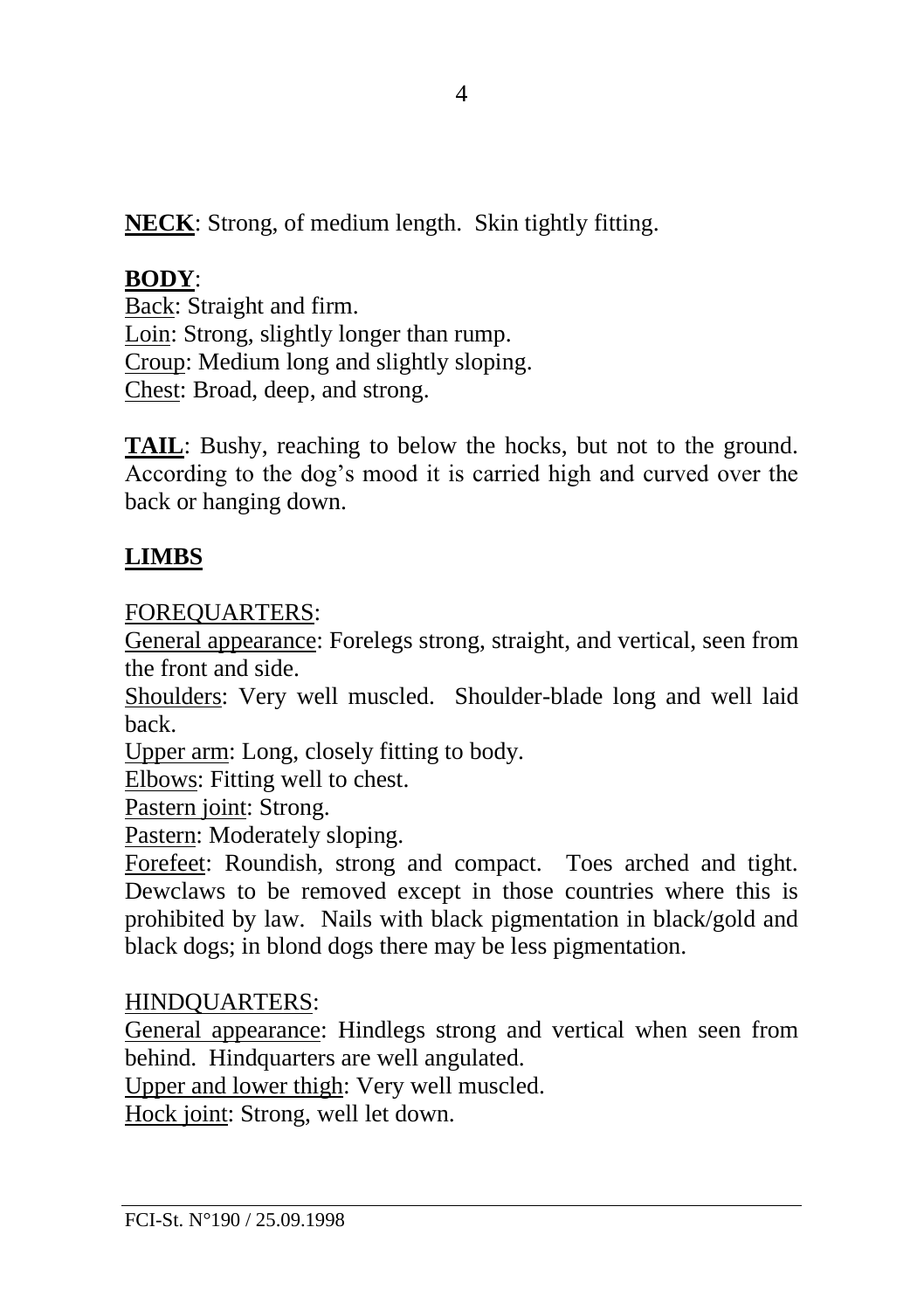Hind feet: Roundish, strong and compact. Toes arched and tight. Dewclaws to be removed except in those countries where this is prohibited by law. Nails with black pigmentation in black/gold and black dogs; in blond dogs there may be less pigmentation.

**GAIT / MOVEMENT**: In all gaits the movement of the Hovawart is on a straight line and covering the ground well. The trot is very extended, with powerful drive from the hindquarters.

**SKIN**: Tightly fitting all over. With a bluish sheen in black/gold and black dogs, with a mostly pink sheen in blond dogs.

#### **COAT**

Hair: The strong long-haired coat is lightly waved and lying close, with only little undercoat. It is longer on chest, belly, rearside of forelegs, rearside of thighs and tail. It is short on head and at the front side of the fore- and hindlegs. The coat is dense.

Colour: There are 3 colour varieties: black/gold, black, blond. Black/gold:

The coat is black and shiny, the colour of the markings medium blond. On the head the markings begin below the nasal bridge and extend round the corners of the mouth into the marking of the throat. The point-shaped markings above the eyes are clearly visible. The chest markings consist of two adjacent patches which may be connected. On the forelegs, the marking, seen from the side, extends from the toes to about the pastern and tapers off on the rearside at about elbow level. On the hindlegs, seen from the side, the marking below the hock is seen as a broad stripe, above the hock only as a narrow stripe which extends on the front side of the hindleg up to the level of the belly. A marking is also present beneath the set on of the tail. The markings are distinct in outline everywhere. Single small white spots on the chest as well as some single white hairs on toes and tip of tail are permissible. Black pigmentation on eyelids, lips and pads.

Black: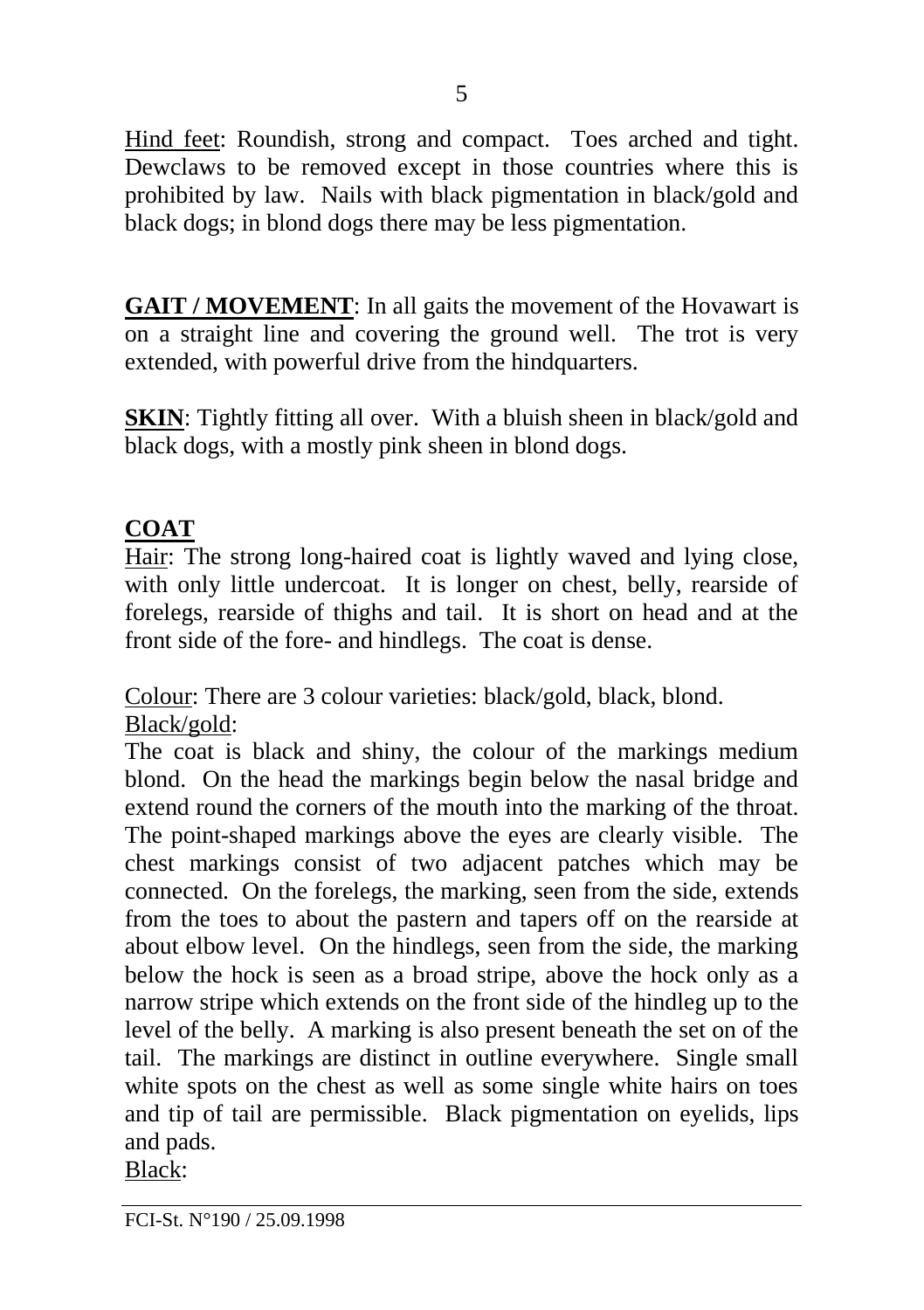The coat is black and shiny. Some single white spots on the chest as well as some single white hairs on toes and tip of tail are permissible. Black pigmentation on eyelids, lips and pads.

Blond: The coat is medium blond, shiny and becomes lighter towards legs and belly. Single small white spots on the chest as well as some single white hairs on toes and tip of tail are permissible. Black pigmentation on eyelids, lips and pads.

#### **SIZE**:

| Height at the withers: |                 |  |
|------------------------|-----------------|--|
| For dogs               | $:63 - 70$ cm.  |  |
| For bitches            | $: 58 - 65$ cm. |  |

**FAULTS**: Any departure from the foregoing points should be considered a fault and the seriousness with which the fault should be regarded should be in exact proportion to its degree and its effect upon the health and welfare of the dog.

#### **DISQUALIFYING FAULTS**:

- Aggressive or overly shy dogs.
- Any dog clearly showing physical or behavioural abnormalities.

#### GENERAL APPEARANCE:

- Dogs which do not *conform* to the impression of original breed type.
- Distinctly « doggy » bitches.
- Distinctly « bitchy » dogs.

#### IMPORTANT PROPORTIONS:

• Distinctly differing body proportions than those quoted in the standard.

#### BEHAVIOUR/TEMPERAMENT:

• Aggressive, anxious, gunshy or lethargic dogs.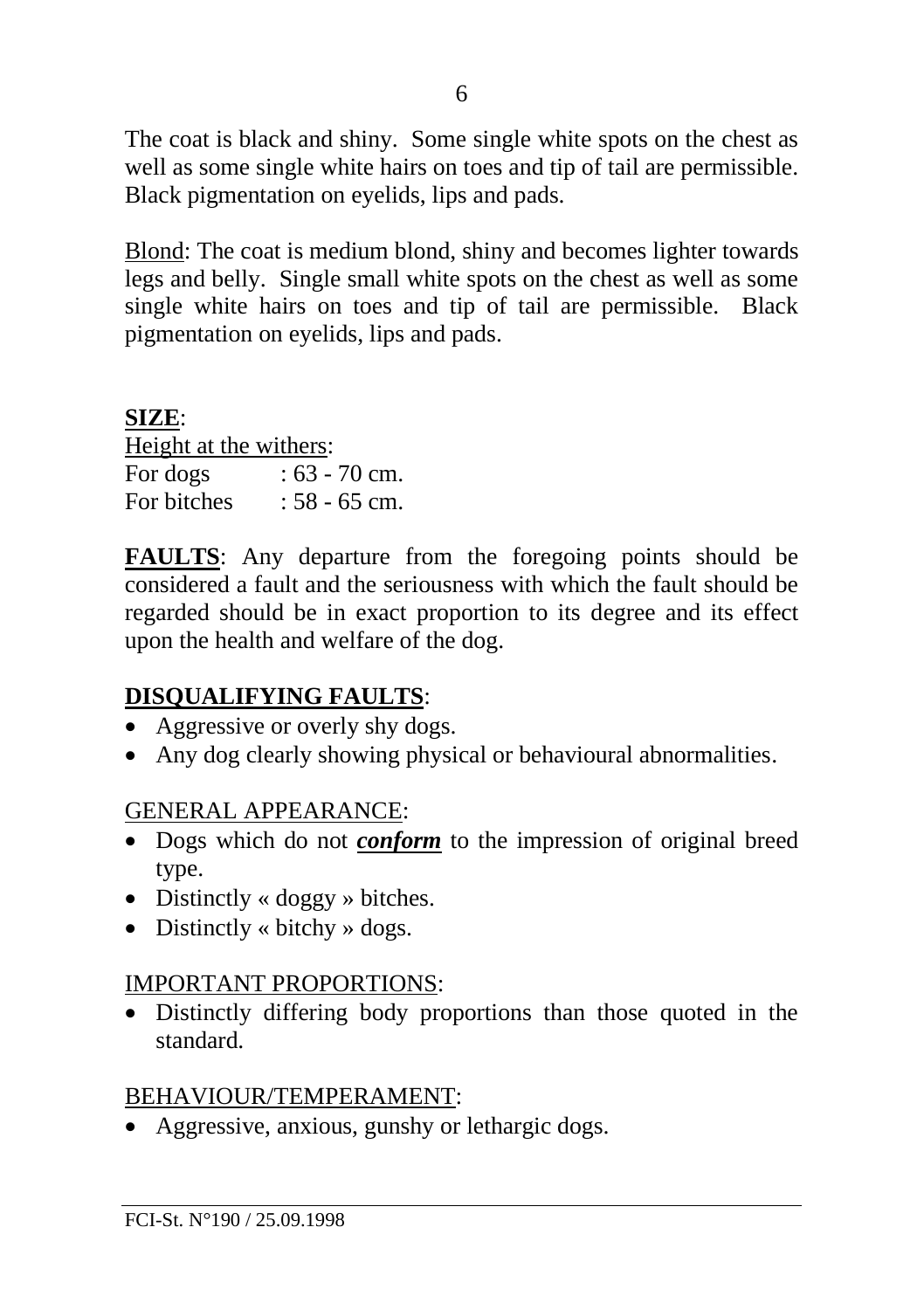#### HEAD:

- Lacking stop.
- Blue eye or wall eye.
- Erect, tipped ears, rose ear; off-standing ears.
- Undershot, overshot or wry mouth.
- Absence of more than 2 of the 4 PM1 or the 2 M3, or absence of any other tooth.

### NECK:

• Distinct dewlap or very throaty.

### BODY:

- Pronounced sway or roach back.
- Narrow or barrel shaped chest.
- Abnormal tail; tail much too short; pronounced ring tail.

### LIMBS:

• Much too high in hindquarters (overbuilt).

## COAT

## HAIR:

• Predominantly curly coat (ring curls).

### COLOUR:

In general:

- All colours not conforming to the standard, e.g. blue-grey, deer colour, brown, white, patched, blond with smutty touch or predominantly banded hair.
- White patches. Single white hairs on the inside of the upper thighs are not a disqualifying fault.

## Black/Gold dogs:

- Grey or brown patches other than the correct markings.
- Undercoat predominantly of another colour than black.
- Predominantly grey or whitish markings.

Black dogs:

• Grey or brown patches.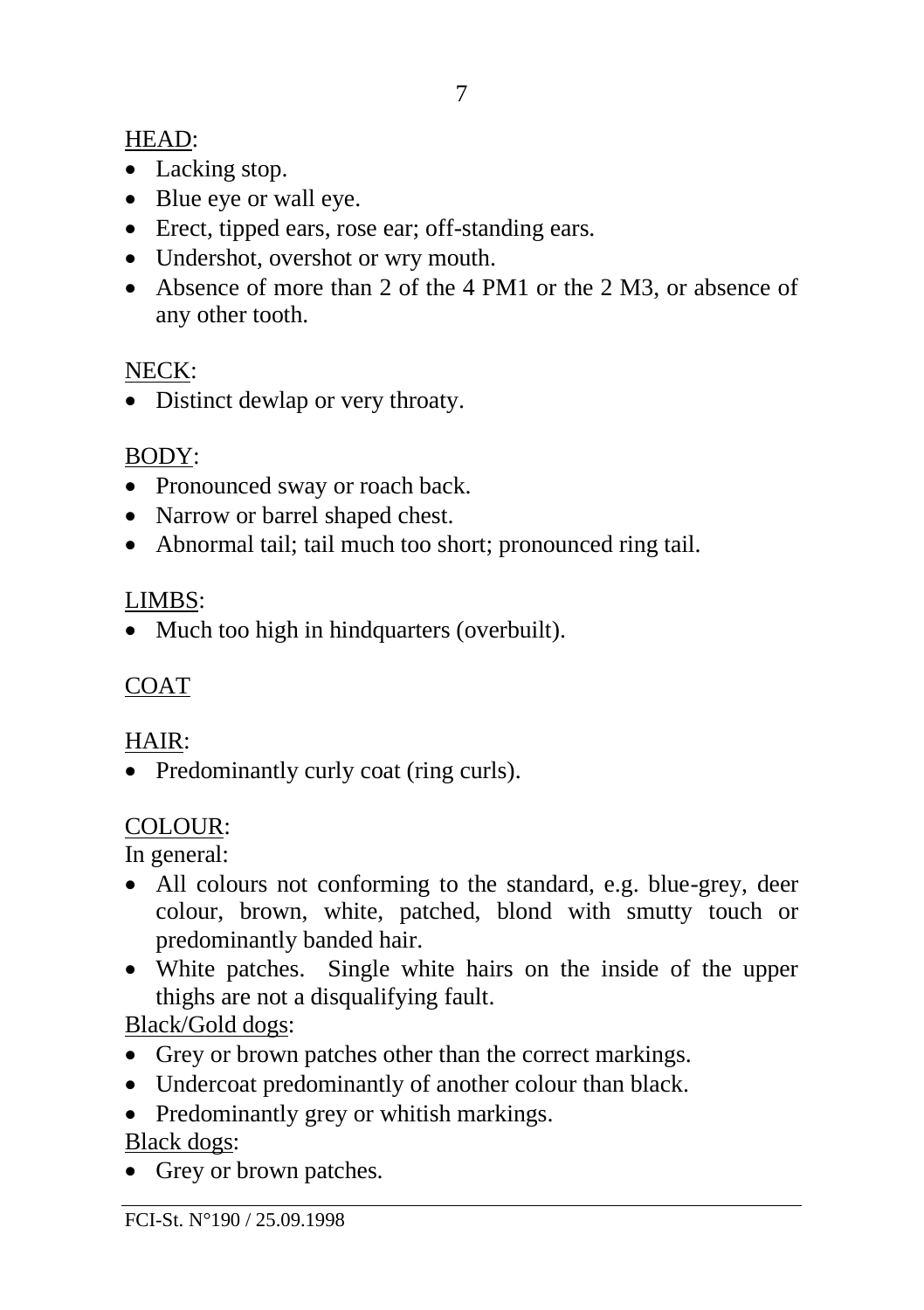• Undercoat predominantly of another colour than black.

Blond dogs:

- Some single white hairs on the nasal bridge are not a disqualifying fault.
- Red-blond colour throughout without getting lighter.
- Whitish-blond colour, also on ears.
- Distinctly white markings.
- Dark patches or dark mask.

Size:

- Undersize.
- Oversize by more than 3 cm.

# **N.B**.:

- Male animals should have two apparently normal testicles fully descended into the scrotum.
- Only functionally and clinically healthy dogs, with breed typical conformation should be used for breeding.